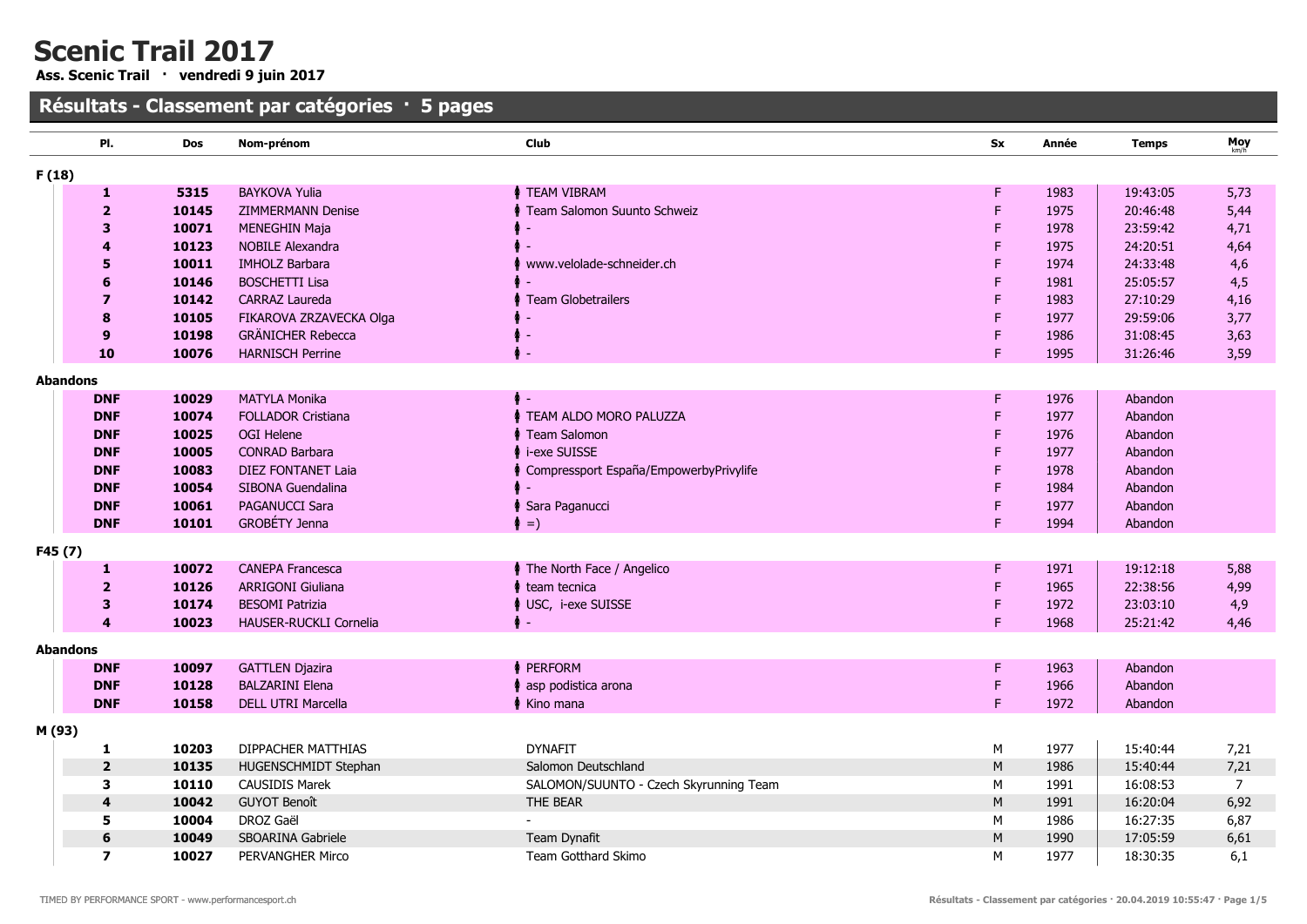Ass. Scenic Trail · vendredi 9 juin 2017

| PI.           | <b>Dos</b> | Nom-prénom                      | Club                                               | <b>Sx</b> | Année | <b>Temps</b> | Moy  |
|---------------|------------|---------------------------------|----------------------------------------------------|-----------|-------|--------------|------|
| M (suite)     |            |                                 |                                                    |           |       |              |      |
| 8             | 10143      | SHEPHERD Sam                    | $\overline{\phantom{a}}$                           | M         | 1982  | 19:22:10     | 5,83 |
| 9             | 10056      | <b>ROESSLER Benedikt</b>        | $\sim$                                             | M         | 1985  | 19:24:28     | 5,82 |
| 10            | 10182      | MÜLLER Flo                      | $\sim$                                             | ${\sf M}$ | 1979  | 20:09:11     | 5,61 |
| $\mathbf{11}$ | 10087      | <b>HERMANN Daniel</b>           | PAIS St.Gallen                                     | М         | 1977  | 20:17:14     | 5,57 |
| ${\bf 12}$    | 10194      | <b>SCHIFF Daniel</b>            | Team TASIS                                         | ${\sf M}$ | 1982  | 20:21:42     | 5,55 |
| 13            | 10137      | <b>NICKEL Thomas</b>            | ON Running                                         | M         | 1977  | 20:23:03     | 5,54 |
| 14            | 10150      | <b>GIUDICI Claudio</b>          | Team Gotthard Skimo                                | ${\sf M}$ | 1975  | 20:27:04     | 5,53 |
| 15            | 10169      | DELL'AGNOLA Simone              | Team Gotthard Skimo                                | M         | 1977  | 20:37:37     | 5,48 |
| 16            | 10050      | BRÜSCHWEILER Roman              | Thurgovia TrailPunX                                | ${\sf M}$ | 1975  | 20:40:00     | 5,47 |
| 17            | 10062      | <b>MORTENSEN Dannie Lindved</b> | Team Compressport.dk                               | M         | 1976  | 20:48:21     | 5,43 |
| 18            | 10125      | <b>CAGLIANI Michele</b>         | A.S.PREMANA                                        | M         | 1976  | 20:48:24     | 5,43 |
| 19            | 10197      | <b>AVERY Richard</b>            | Bindi Nutrition, Chasing Vert, Pic's Peanut Butter | M         | 1986  | 21:11:16     | 5,33 |
| 20            | 10106      | SCHÄRZ Dominik                  | Montagsläufer                                      | M         | 1984  | 21:29:20     | 5,26 |
| 21            | 10181      | <b>MOLTENI Marco</b>            |                                                    | M         | 1985  | 21:42:39     | 5,2  |
| 22            | 10051      | <b>HAEBLER Stefan</b>           |                                                    | M         | 1975  | 21:44:33     | 5,2  |
| 23            | 10136      | HENRIKSSON Oskar                | Österlen Trail                                     | M         | 1994  | 21:51:04     | 5,17 |
| 24            | 10003      | PIAZZA Matteo                   |                                                    | ${\sf M}$ | 1977  | 21:55:18     | 5,15 |
| 25            | 10161      | <b>EVANGELISTI Michele</b>      | <b>ASD TrailLab</b>                                | M         | 1980  | 23:16:35     | 4,85 |
| 26            | 10140      | LOCATELLI Massimo               | Gan Nembro                                         | ${\sf M}$ | 1973  | 23:16:37     | 4,85 |
| 27            | 10107      | KOLLY Jean-Bernard              | Schüstängs Banda                                   | M         | 1979  | 23:16:37     | 4,85 |
| 28            | 10184      | <b>BRUMANA Andrea</b>           | A.S. Premana                                       | ${\sf M}$ | 1983  | 23:25:51     | 4,82 |
| 29            | 10129      | <b>BUNDI Marco</b>              | $\sim$                                             | М         | 1978  | 23:25:51     | 4,82 |
| 30            | 10065      | <b>GIRGIN Sertan</b>            | $\sim$                                             | ${\sf M}$ | 1979  | 24:01:04     | 4,7  |
| 31            | 10070      | RIDEL Jakub                     | Jakub Ridel                                        | M         | 1975  | 24:03:12     | 4,7  |
| 32            | 10141      | <b>TOGNONI Patrich</b>          |                                                    | ${\sf M}$ | 1975  | 24:07:08     | 4,69 |
| 33            | 10111      | <b>MANENTI Antonio</b>          |                                                    | M         | 1988  | 24:11:59     | 4,67 |
| 34            | 10133      | <b>SCHIAVETTI Marco</b>         | Team Pasturo a.s.d.                                | ${\sf M}$ | 1980  | 25:25:38     | 4,44 |
| 35            | 10177      | <b>GUSHIKEN Robb</b>            | The North Face                                     | M         | 1979  | 25:34:43     | 4,42 |
| 36            | 10085      | <b>BINKS Nik</b>                | Happy Vegan Runner                                 | M         | 1973  | 25:46:44     | 4,38 |
| 37            | 10006      | <b>BLOTTI Sergio</b>            |                                                    | M         | 1978  | 25:57:34     | 4,35 |
| 38            | 10055      | <b>JERMANN Sandro</b>           |                                                    | M         | 1985  | 25:57:40     | 4,35 |
| 39            | 10112      | <b>JURANDER Erik</b>            | Swedish Trail Running                              | M         | 1974  | 26:27:09     | 4,27 |
| 40            | 10120      | <b>NARDO Enrico</b>             | Montrunners                                        | M         | 1973  | 26:37:48     | 4,24 |
| 41            | 10090      | RONDINI Nicola                  |                                                    | M         | 1977  | 26:37:53     | 4,24 |
| 42            | 10091      | <b>GRISONI Stefano</b>          | I Muscoli del Lario                                | M         | 1981  | 26:37:56     | 4,24 |
| 43            | 10030      | <b>FREI Markus</b>              | Dirtbag Runners                                    | M         | 1981  | 26:49:40     | 4,21 |
| 44            | 10017      | SCHÜTZE Tobias                  | SOL-ID Athletes World                              | ${\sf M}$ | 1982  | 26:51:44     | 4,21 |
| 45            | 10121      | ARRILLAGA Iker                  |                                                    | M         | 1986  | 27:24:24     | 4,12 |
| 46            | 10086      | <b>FLEMR Matyas</b>             |                                                    | M         | 1983  | 27:56:46     | 4,04 |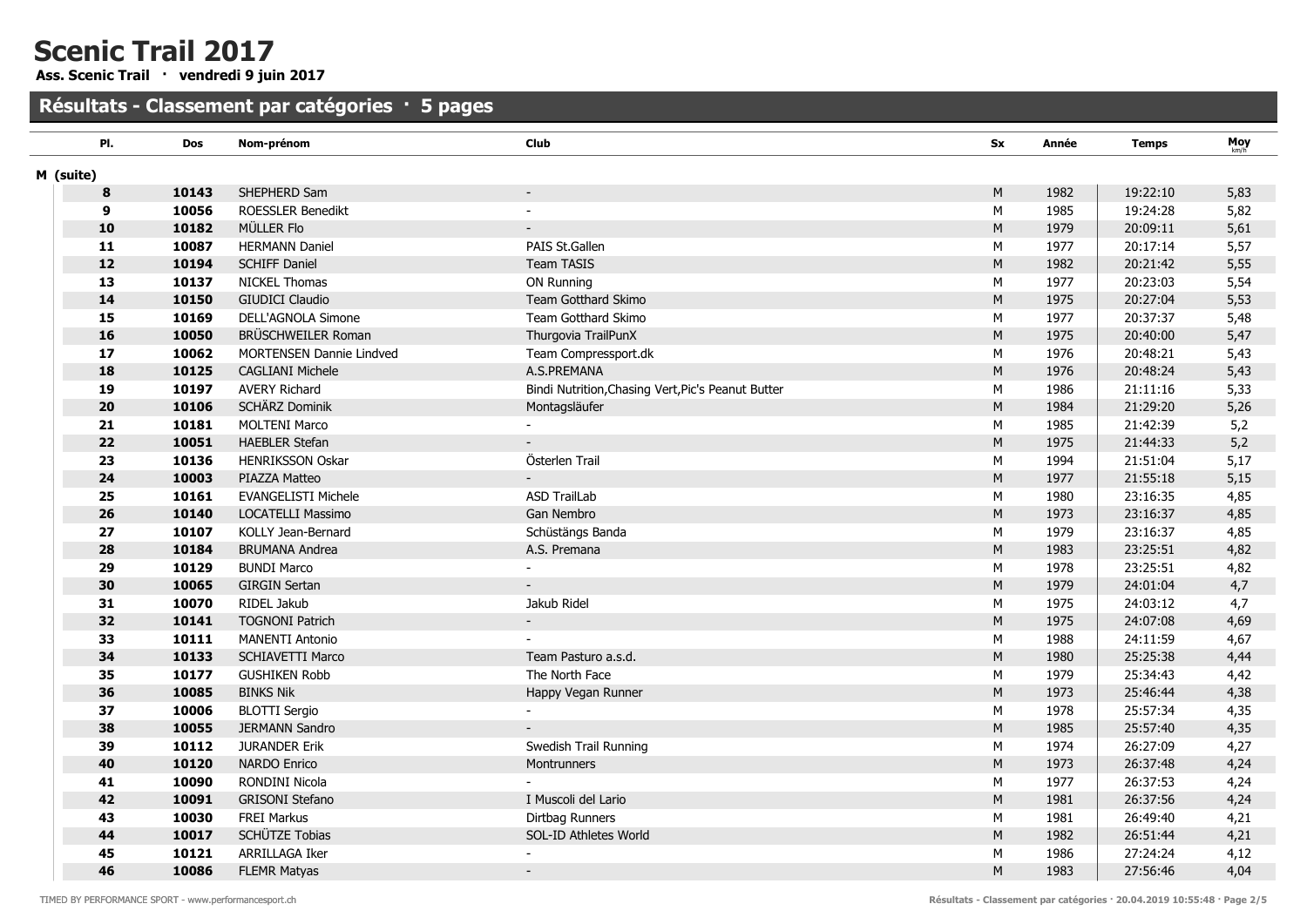Ass. Scenic Trail · vendredi 9 juin 2017

| PI.        | Dos   | Nom-prénom               | Club                 | Sx        | Année | <b>Temps</b> | Moy  |
|------------|-------|--------------------------|----------------------|-----------|-------|--------------|------|
| M (suite)  |       |                          |                      |           |       |              |      |
| 47         | 10052 | <b>CRIVELLARO Matteo</b> | Gente Fuori Strada   | М         | 1979  | 30:05:20     | 3,76 |
| 48         | 10154 | RAFFAELE Paone           |                      | $\sf M$   | 1977  | 30:05:23     | 3,76 |
| 49         | 10204 | ZUBELLI LORIS            | <b>SIENARUNNERS</b>  | М         | 1973  | 30:23:30     | 3,72 |
| 50         | 10009 | POZZI Daniele            |                      | $\sf M$   | 1975  | 30:34:36     | 3,7  |
| 51         | 10043 | LIVER Jack Boris         | $\sim$               | М         | 1986  | 30:54:08     | 3,66 |
| 52         | 10176 | <b>CANCLINI Marco</b>    |                      | ${\sf M}$ | 1973  | 30:54:55     | 3,66 |
| 53         | 10095 | <b>FERRACIN Andrea</b>   |                      | М         | 1986  | 31:08:45     | 3,63 |
| 54         | 10002 | MONZEGLIO Matteo         | Vini Monzeglio       | M         | 1979  | 31:08:46     | 3,63 |
| 55         | 10036 | DELL'AGNOLA Fabio        |                      | M         | 1979  | 31:08:48     | 3,63 |
| Abandons   |       |                          |                      |           |       |              |      |
| <b>DNF</b> | 10001 | HUNGERBÜHLER Andreas     |                      | M         | 1980  | Abandon      |      |
| <b>DNF</b> | 10159 | PERRUCHOUD Mathieu       |                      | M         | 1989  | Abandon      |      |
| <b>DNF</b> | 10020 | VASSALLI Silvio          | CUKI RACING TEAM     | M         | 1977  | Abandon      |      |
| <b>DNF</b> | 10192 | FERRARI Adam             |                      | M         | 1973  | Abandon      |      |
| <b>DNF</b> | 10104 | <b>DOLA Michael</b>      | Team Scott-Kratos    | M         | 1986  | Abandon      |      |
| <b>DNF</b> | 10012 | <b>KURETH Thierry</b>    | $\sim$               | ${\sf M}$ | 1986  | Abandon      |      |
| <b>DNF</b> | 10180 | RIZZO Diego              |                      | M         | 1977  | Abandon      |      |
| <b>DNF</b> | 10078 | RUZZA Stefano            | Team Vibram          | ${\sf M}$ | 1982  | Abandon      |      |
| <b>DNF</b> | 10059 | DUSANEK Jan              | JESTED SkyRace       | M         | 1980  | Abandon      |      |
| <b>DNF</b> | 10155 | DE SIMONE Alessandro     | ASD 100% Anima Trail | ${\sf M}$ | 1975  | Abandon      |      |
| <b>DNF</b> | 10109 | <b>ANSELIN Samuel</b>    |                      | M         | 1981  | Abandon      |      |
| <b>DNF</b> | 10138 | <b>COLLISON Kim</b>      | Team Raidlight       | M         | 1980  | Abandon      |      |
| <b>DNF</b> | 10035 | SACCHI Joel              | team Gotthard skimo  | M         | 1988  | Abandon      |      |
| <b>DNF</b> | 10007 | <b>BENACCI Davide</b>    |                      | M         | 1976  | Abandon      |      |
| <b>DNF</b> | 10026 | RAZZINI Davide           | Atletico Arluno      | M         | 1987  | Abandon      |      |
| <b>DNF</b> | 10190 | <b>ENGELHARDT Enea</b>   |                      | ${\sf M}$ | 1994  | Abandon      |      |
| <b>DNF</b> | 10200 | DA LIO ENRICO            | <b>GEHRI</b>         | M         | 1975  | Abandon      |      |
| <b>DNF</b> | 10157 | SEDILI Ivano             | $\sim$               | ${\sf M}$ | 1989  | Abandon      |      |
| <b>DNF</b> | 10024 | <b>MOLINA Gabriele</b>   |                      | M         | 1978  | Abandon      |      |
| <b>DNF</b> | 10189 | VASSALLI Davide          | GAB Bellinzona       | ${\sf M}$ | 1979  | Abandon      |      |
| <b>DNF</b> | 10173 | <b>CATTANEO Giacomo</b>  |                      | М         | 1988  | Abandon      |      |
| <b>DNF</b> | 10170 | RIGONI Mirko             |                      | M         | 1984  | Abandon      |      |
| <b>DNF</b> | 10172 | STAMPANONI Alan          |                      | M         | 1989  | Abandon      |      |
| <b>DNF</b> | 10038 | <b>BARUDONI Nicola</b>   | Team Gotthard skimo  | M         | 1979  | Abandon      |      |
| <b>DNF</b> | 10196 | <b>CARCANO Martino</b>   |                      | M         | 1988  | Abandon      |      |
| <b>DNF</b> | 10119 | <b>TREPTOW Cyrill</b>    |                      | M         | 1975  | Abandon      |      |
| <b>DNF</b> | 10068 | <b>BOYDENS Wim</b>       |                      | M         | 1978  | Abandon      |      |
| <b>DNF</b> | 10127 | <b>FREI Patrick</b>      |                      | M         | 1975  | Abandon      |      |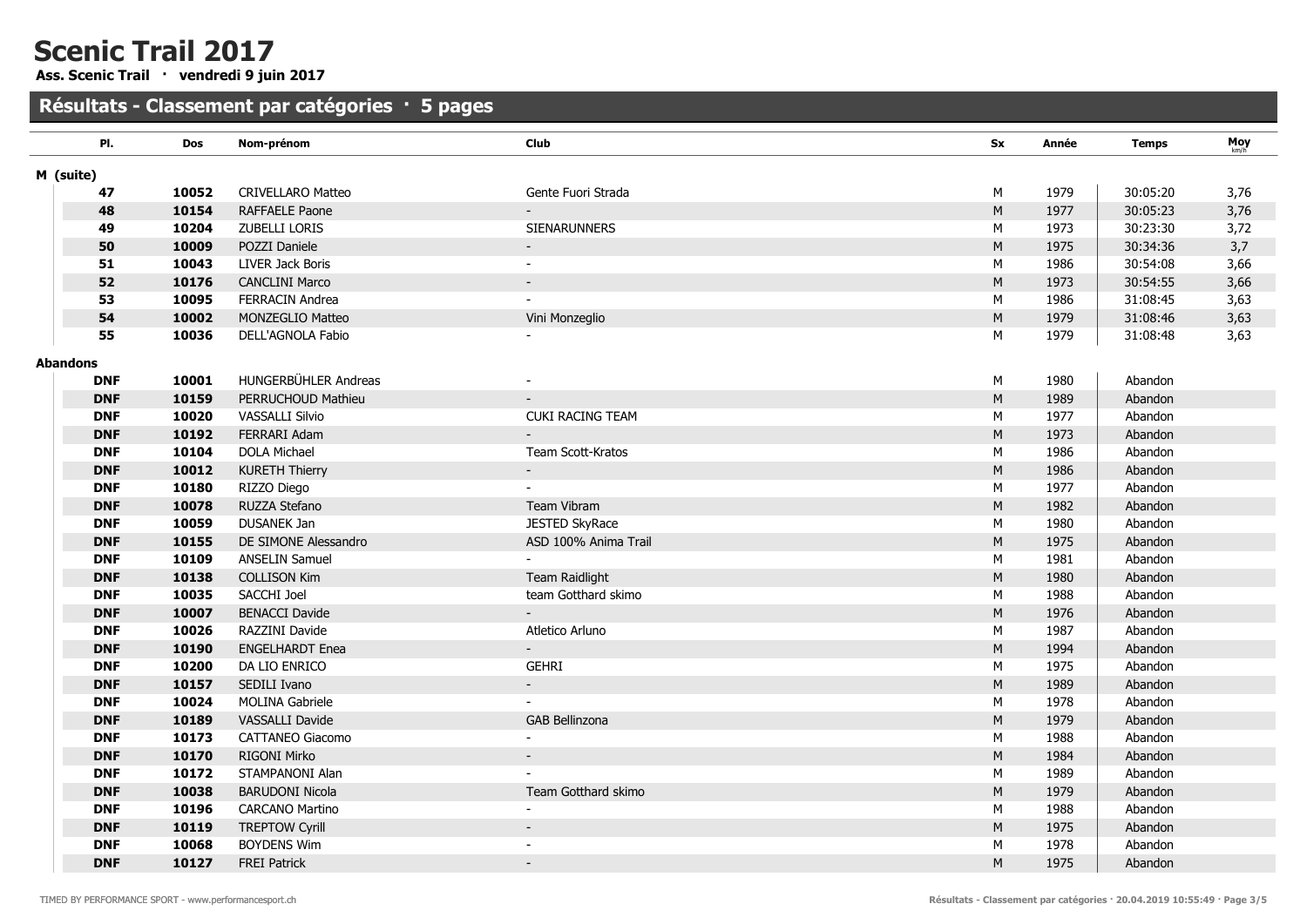Ass. Scenic Trail · vendredi 9 juin 2017

| PI.                     | <b>Dos</b> | Nom-prénom                  | Club                                  | <b>Sx</b> | Année | <b>Temps</b> | Moy  |
|-------------------------|------------|-----------------------------|---------------------------------------|-----------|-------|--------------|------|
| Abandons (suite)        |            |                             |                                       |           |       |              |      |
| <b>DNF</b>              | 10089      | RONCORONI Luca              | Team Sportsmanden                     | M         | 1973  | Abandon      |      |
| <b>DNF</b>              | 10179      | <b>TROTTO Tiziano</b>       |                                       | M         | 1976  | Abandon      |      |
| <b>DNF</b>              | 10088      | <b>BERTINI Massimiliano</b> | Amici dello Sport Podistica Castanese | M         | 1973  | Abandon      |      |
| <b>DNF</b>              | 10082      | <b>TONASSI Stefano</b>      |                                       | ${\sf M}$ | 1974  | Abandon      |      |
| <b>DNF</b>              | 10178      | <b>BRALLA Samuel</b>        |                                       | M         | 1978  | Abandon      |      |
| <b>DNF</b>              | 10103      | MANZHAY Igor                | <b>KAIS MEI</b>                       | ${\sf M}$ | 1982  | Abandon      |      |
| <b>DNF</b>              | 10048      | NAGESWARAKURUKKAL Kabil     |                                       | M         | 1986  | Abandon      |      |
| <b>DNF</b>              | 10014      | <b>BADER Alessandro</b>     | Powergia GmbH                         | $\sf M$   | 1976  | Abandon      |      |
| <b>DNF</b>              | 10045      | CALVO Flavio                |                                       | M         | 1988  | Abandon      |      |
| <b>DNF</b>              | 10163      | <b>MUSCIA Mirko</b>         | $\overline{\phantom{a}}$              | M         | 1977  | Abandon      |      |
| M45 (56)                |            |                             |                                       |           |       |              |      |
| 1                       | 10108      | <b>KRIZ Zdenek</b>          | <b>BUFF PRO TEAM</b>                  | M         | 1972  | 16:56:01     | 6,67 |
| $\overline{2}$          | 10100      | <b>FARINA Roberto</b>       | asd carvicoskyrunning                 | $\sf M$   | 1969  | 18:57:34     | 5,96 |
| 3                       | 10148      | <b>GUERINI Luca</b>         | <b>Bione Trailers Team</b>            | М         | 1966  | 19:11:24     | 5,89 |
| 4                       | 10147      | <b>BLOMFIELD Oliver</b>     | $\sim$                                | ${\sf M}$ | 1971  | 20:23:31     | 5,54 |
| 5                       | 10041      | <b>NADLER Kurt</b>          | $\sim$                                | M         | 1967  | 21:43:52     | 5,2  |
| 6                       | 10040      | <b>GOERINGER Patrick</b>    |                                       | ${\sf M}$ | 1967  | 23:16:35     | 4,85 |
| $\overline{\mathbf{z}}$ | 10094      | <b>BREITENMOSER Stefan</b>  | Lauftröff Appenzell                   | M         | 1967  | 23:25:50     | 4,82 |
| 8                       | 10131      | <b>BARRAS Vincent</b>       | fartleck.com                          | M         | 1971  | 24:28:08     | 4,62 |
| 9                       | 10015      | <b>BIANCHI Alessandro</b>   |                                       | M         | 1971  | 24:33:50     | 4,6  |
| 10                      | 10191      | <b>BERNARDONI Stefano</b>   | Team Büi                              | M         | 1965  | 25:05:57     | 4,5  |
| 11                      | 10149      | <b>GALLETTO Marco</b>       | <b>Bione Trailers Team</b>            | M         | 1961  | 25:44:43     | 4,39 |
| 12                      | 10167      | CAPIETTI Piergiorgio        |                                       | M         | 1965  | 25:46:45     | 4,38 |
| 13                      | 10160      | ROSSI Silvio                | Atletica Verbano                      | M         | 1965  | 25:46:46     | 4,38 |
| 14                      | 10152      | <b>HERRMANN Uwe</b>         | $\overline{\phantom{a}}$              | ${\sf M}$ | 1963  | 25:46:49     | 4,38 |
| 15                      | 10032      | VOEGELI-ASISA Urs           | Trailrunner                           | M         | 1964  | 25:46:52     | 4,38 |
| 16                      | 10084      | <b>BITZER Rainer</b>        | trail4ever                            | ${\sf M}$ | 1966  | 26:14:06     | 4,31 |
| 17                      | 10047      | <b>OEHEN Kandid</b>         | Frecce Gialle Malcantone              | M         | 1959  | 26:14:08     | 4,31 |
| 18                      | 10081      | NAWROCKI Jörg               | $\mathcal{L}^{\mathcal{L}}$           | ${\sf M}$ | 1959  | 29:56:10     | 3,77 |
| 19                      | 10021      | <b>SCHWANK Luca</b>         | 42e                                   | M         | 1971  | 29:58:06     | 3,77 |
| 20                      | 10093      | SPRINGHETTI Riccardo        | ÷.                                    | M         | 1966  | 30:05:14     | 3,76 |
| 21                      | 10193      | REFOLO Umberto              | $\blacksquare$                        | M         | 1969  | 30:05:17     | 3,76 |
| 22                      | 10144      | <b>GRILLO Ennio</b>         |                                       | M         | 1971  | 30:34:28     | 3,7  |
| 23                      | 10175      | SELVINI Fabio               | A.S.D: Aries Como Athletic Team       | M         | 1972  | 30:54:55     | 3,66 |
| 24                      | 10195      | <b>ARTAN Ayhan</b>          |                                       | M         | 1967  | 31:03:14     | 3,64 |
| 25                      | 10066      | <b>TRAVERSI Silvano</b>     | Nem à fa na Curséta                   | М         | 1968  | 31:22:25     | 3,6  |
| 26                      | 10077      | <b>HARNISCH Etienne</b>     |                                       | M         | 1961  | 31:26:46     | 3,59 |
| 27                      | 10162      | <b>BESOMI Matteo</b>        | SPIRITO TRAIL 42 e                    | M         | 1960  | 31:33:21     | 3,58 |